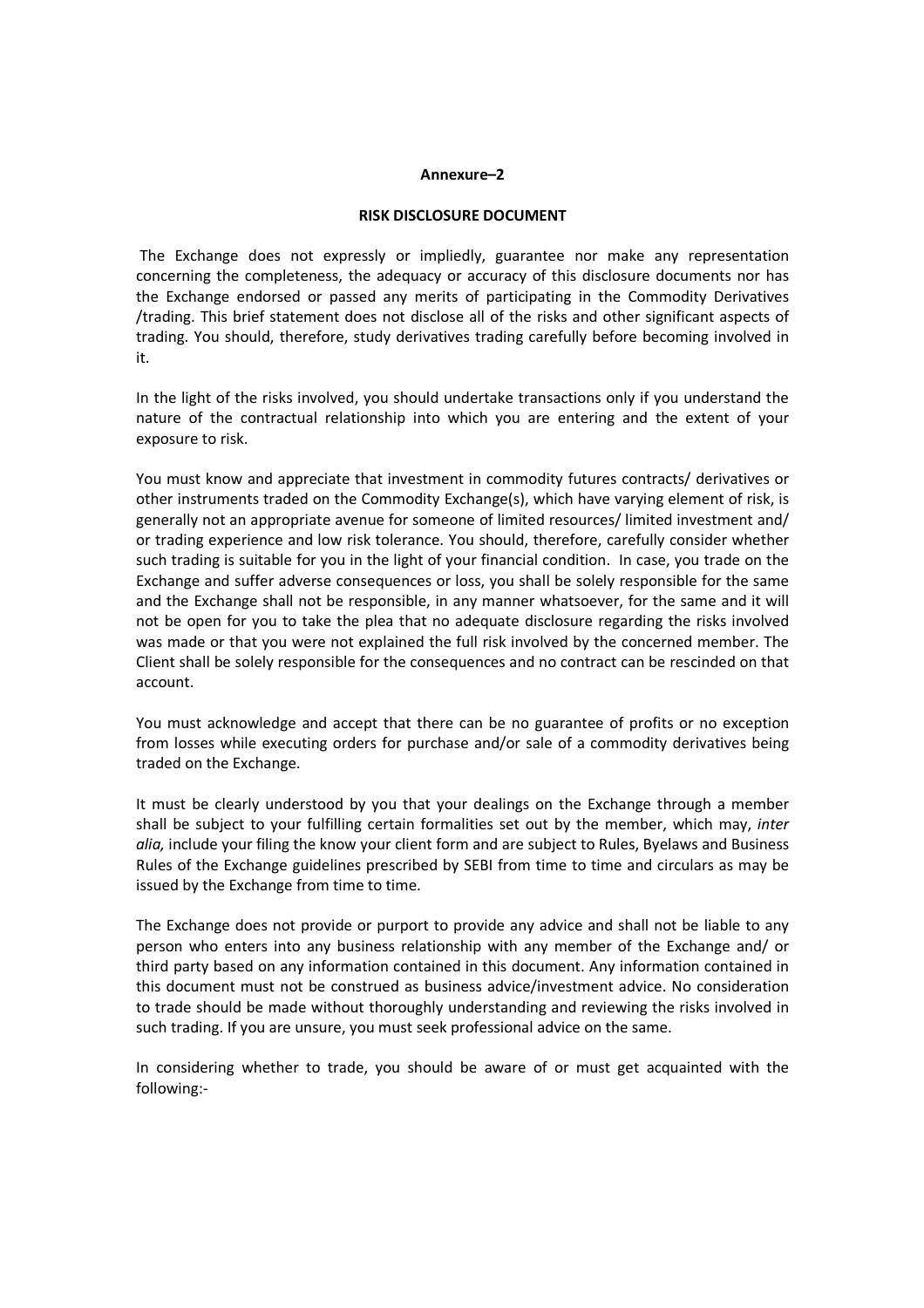# **1. Basic Risks involved in the trading of Commodity Futures Contracts and other Commodity Derivatives Instruments on the Exchange.**

# **i. Risk of Higher Volatility**

Volatility refers to the dynamic changes in price that commodity derivative contracts undergo when trading activity continues on the Commodity Exchange. Generally, higher the volatility of a commodity derivatives contract, greater is its price swings. There may be normally greater volatility in thinly traded commodity derivatives contracts than in actively traded commodities/ contracts. As a result of volatility, your order may only be partially executed or not executed at all, or the price at which your order got executed may be substantially different from the last traded price or change substantially thereafter, resulting in real losses.

# **ii. Risk of Lower Liquidity**

a. Liquidity refers to the ability of market participants to buy and/ or sell commodity derivative contract expeditiously at a competitive price and with minimal price difference. Generally, it is assumed that more the number of orders available in a market, greater is the liquidity. Liquidity is important because with greater liquidity, it is easier for investors to buy and/ or sell commodity derivatives contracts swiftly and with minimal price difference and as a result, investors are more likely to pay or receive a competitive price for commodity derivative contracts purchased or sold. There may be a risk of lower liquidity in some commodity derivative contracts as compared to active commodity derivative contracts. As a result, your order may only be partially executed, or may be executed with relatively greater price difference or may not be executed at all.

b. Buying/ Selling without intention of giving and/ or taking delivery of certain commodities may also result into losses, because in such a situation, commodity derivative contracts may have to be squared-off at a low/ high prices, compared to the expected price levels, so as not to have any obligation to deliver/ receive such commodities.

## **iii. Risk of Wider Spreads**

a. Spread refers to the difference in best buy price and best sell price. It represents the differential between the price of buying a commodity derivative and immediately selling it or *vice versa*. Lower liquidity and higher volatility may result in wider than normal spreads for less liquid or illiquid commodities/ commodity derivatives contracts. This in turn will hamper better price formation.

## **iv. Risk-reducing orders**

a. Most of the Exchanges have a facility for investors to place "limit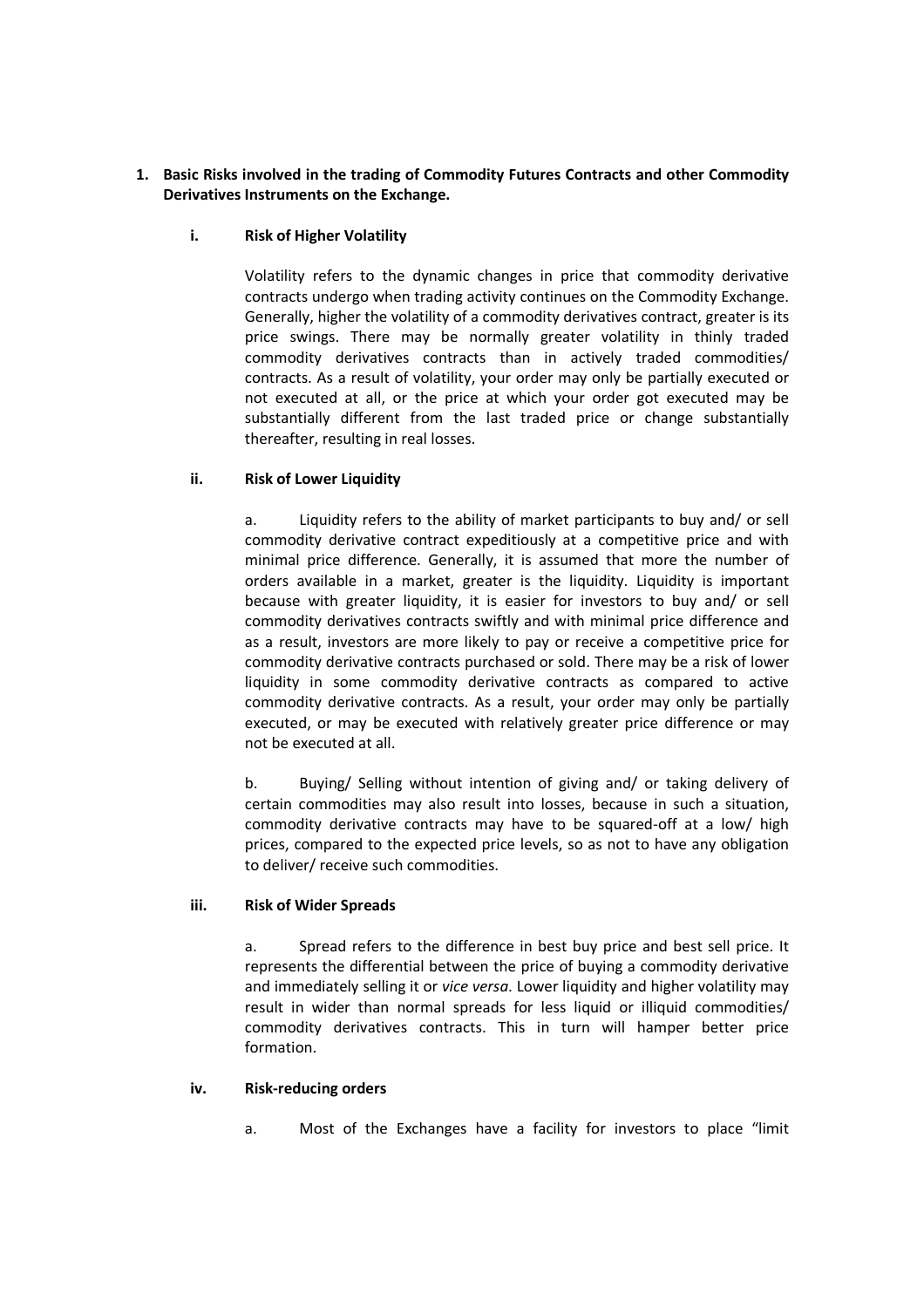orders", "stop loss orders" etc. Placing of such orders (e.g. "stop loss" orders or "limit" orders) which are intended to limit losses to certain amounts may not be effective many a time because rapid movement in market conditions may make it impossible to execute such orders.

b.A "market" order will be executed promptly, subject to availability of orders on opposite side, without regard to price and that while the customer may receive a prompt execution of a "market" order, the execution may be at available prices of outstanding orders, which satisfy the order quantity, on price time priority. It may be understood that these prices may be significantly different from the last traded price or the best price in that commodity derivatives contract.

c. A "limit" order will be executed only at the "limit" price specified for the order or a better price. However, while the client received price protection, there is a possibility that the order may not be executed at all.

d. A stop loss order is generally placed "away" from the current price of a commodity derivatives contract, and such order gets activated if and when the contract reaches, or trades through, the stop price. Sell stop orders are entered ordinarily below the current price, and buy stop orders are entered ordinarily above the current price. When the contract approaches pre-determined price, or trades through such price, the stop loss order converts to a market/limit order and is executed at the limit or better. There is no assurance therefore that the limit order will be executable since a contract might penetrate the predetermined price, in which case, the risk of such order not getting executed arises, just as with a regular limit order.

## **v. Risk of News Announcements**

a. Traders/Manufacturers make news announcements that may impact the price of the commodities and/or commodity derivatives contracts. These announcements may occur during trading and when combined with lower liquidity and higher volatility may suddenly cause an unexpected positive or negative movement in the price of the commodity/ commodity derivatives contract.

### **vi. Risk of Rumours**

a. Rumours about the price of a commodity at times float in the market through word of mouth, newspaper, websites or news agencies, etc., the investors should be wary of and should desist from acting on rumours.

## **vii. System Risk**

a. High volume trading will frequently occur at the market opening and before market close. Such high volumes may also occur at any point in the day. These may cause delays in order execution or confirmation.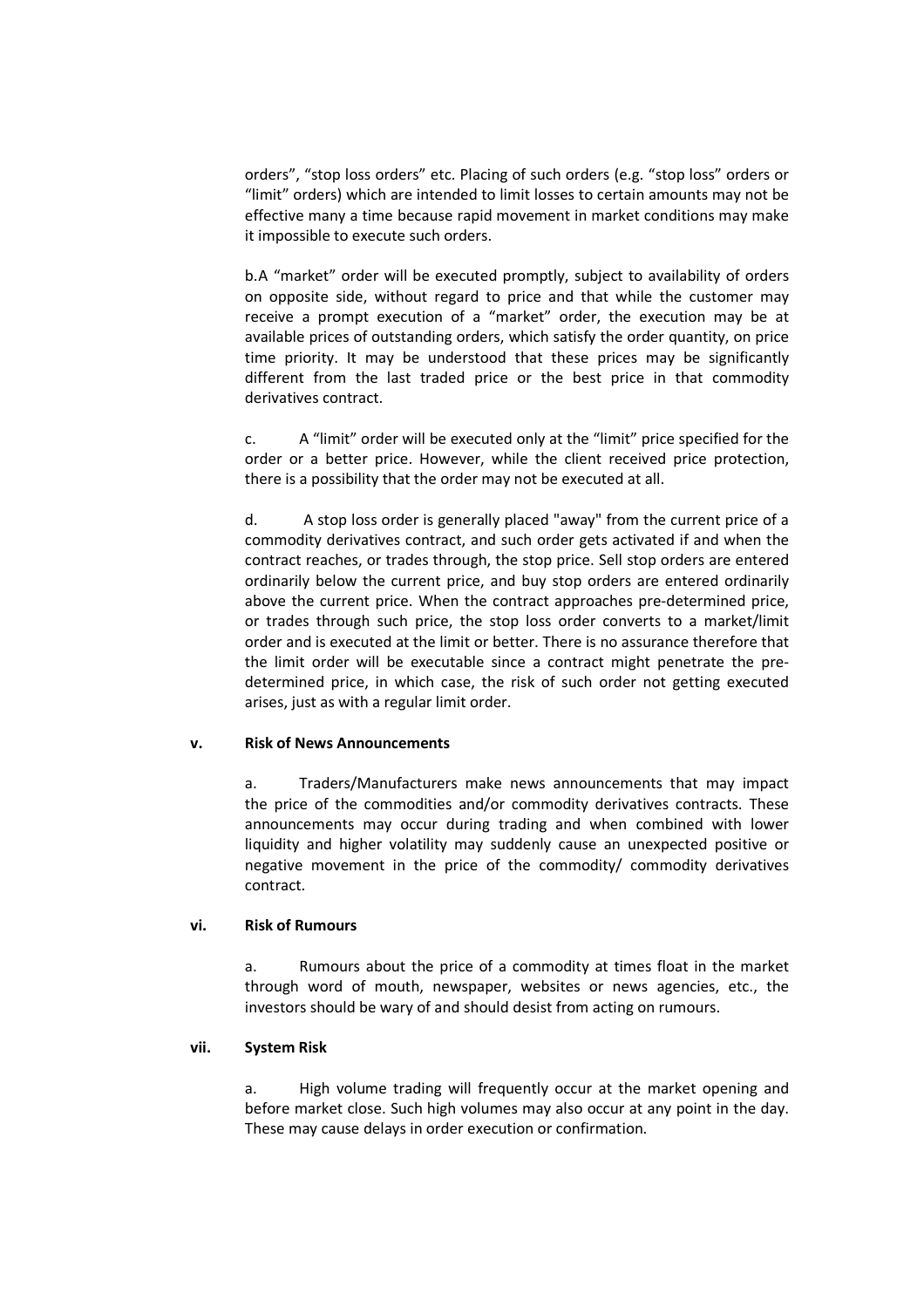b. During periods of volatility, on account of market participants continuously modifying their order quantity or prices or placing fresh orders, there may be delays in execution of order and its confirmation.

c. Under certain market conditions, it may be difficult or impossible to liquidate a position in the market at a reasonable price or at all, when there are no outstanding orders either on the buy side or the sell side, or if trading is halted in a commodity due to any action on account of unusual trading activity or price hitting circuit filters or for any other reason.

### **viii. System/ Network Congestion**

a. Trading on the Exchange is in electronic mode, based on satellite/ leased line communications, combination of technologies and computer systems to place and route orders. Thus, there exists a possibility of communication failure or system problems or slow or delayed response from system or trading halt, or any such other problem/glitch whereby not being able to establish access to the trading system/network, which may be beyond the control of and may result in delay in processing or not processing buy or sell orders either in part or in full. You are cautioned to note that although these problems may be temporary in nature, but when you have outstanding open positions or unexecuted orders, these represent a risk because of your obligations to settle all executed transactions.

## **2. As far as Futures Commodity Derivatives are concerned, please note and get yourself acquainted with the following additional features:-**

## **2.1 Effect of "Leverage" or "Gearing":**

a. The amount of margin is small relative to the value of the commodity derivatives contract so the transactions are 'leveraged' or 'geared'. Commodity Derivatives trading, which is conducted with a relatively small amount of margin, provides the possibility of great profit or loss in comparison with the principal investment amount. But transactions in commodity derivatives carry a high degree of risk. You should therefore completely understand the following statements before actually trading in commodity derivatives contracts and also trade with caution while taking into account one's circumstances, financial resources, etc.

b. Trading in Futures Commodity Derivatives involves daily settlement of all positions. Every day the open positions are marked to market based on the closing price. If the closing price has moved against you, you will be required to deposit the amount of loss (notional) resulting from such movement. This margin will have to be paid within a stipulated time frame, generally before commencement of trading on the next day.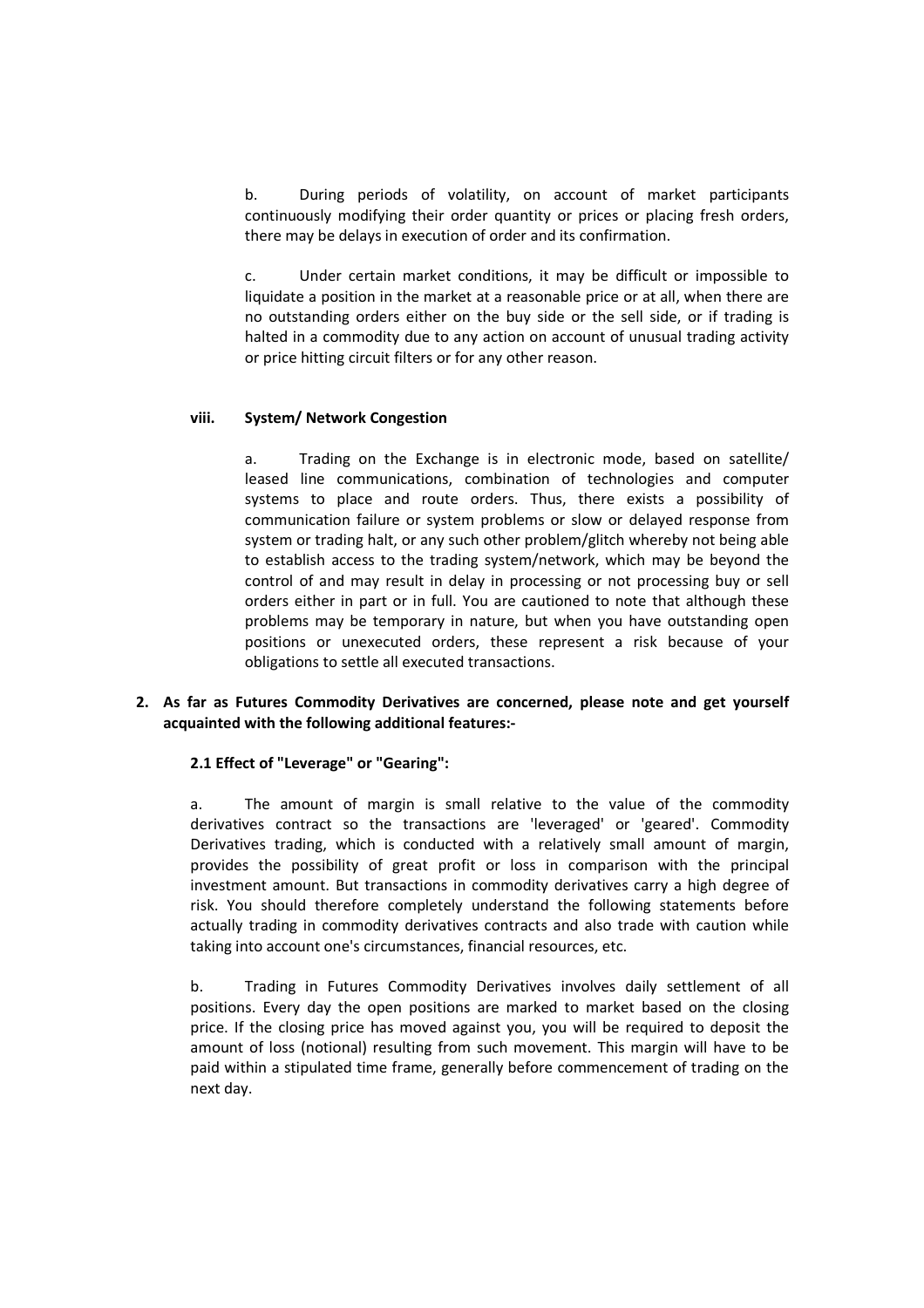c. If you fail to deposit the additional margin by the deadline or if an outstanding debt occurs in your account, the Member of the Exchange may liquidate/square-up a part of or the whole position. In this case, you will be liable for any losses incurred due to such square-up/ Close Outs.

d. Under certain market conditions, an Investor may find it difficult or impossible to execute the transactions. For example, this situation can occur due to factors such as illiquidity i.e. when there are insufficient bids or offers or suspension of trading due to price limit or circuit breakers etc.

e. Steps, such as, changes in the margin rate, increase in the cash margin rate etc. may be adopted in order to maintain market stability. These new measures may be applied to the existing open interests. In such conditions, you will be required to put up additional margins or reduce your positions.

f. You must ask your Member of the Exchange to provide the full details of the commodity derivatives contracts you plan to trade i.e. the contract specifications and the associated obligations.

# **3. TRADING THROUGH WIRELESS TECHNOLOGY OR ANY OTHER TECHNOLOGY:**

Any additional provisions defining the features, risks, responsibilities, obligations and liabilities associated with commodities trading through wireless technology or any other technology should be brought to the notice of the client by the member.

# **4. General**

## **i. Deposited cash and property:**

You should familiarize yourself with the protections accorded to the money or other property you deposit particularly in the event of a firm become insolvent or bankrupt. The extent to which you may recover your money or property may be governed by specific legislation or local rules. In some jurisdictions, property, which has been specifically identifiable as your own, will be pro-rated in the same manner as cash for purposes of distribution in the event of a shortfall. In case of any dispute with the Member of the Exchange, the same shall be subject to arbitration as per the Rules, Bye-laws and Business Rules of the Exchange.

## **ii. Commission and other charges:**

Before you begin to trade, you should obtain a clear explanation of all commissions, fees and other charges for which you will be liable. These charges will affect your net profit (if any) or increase your loss.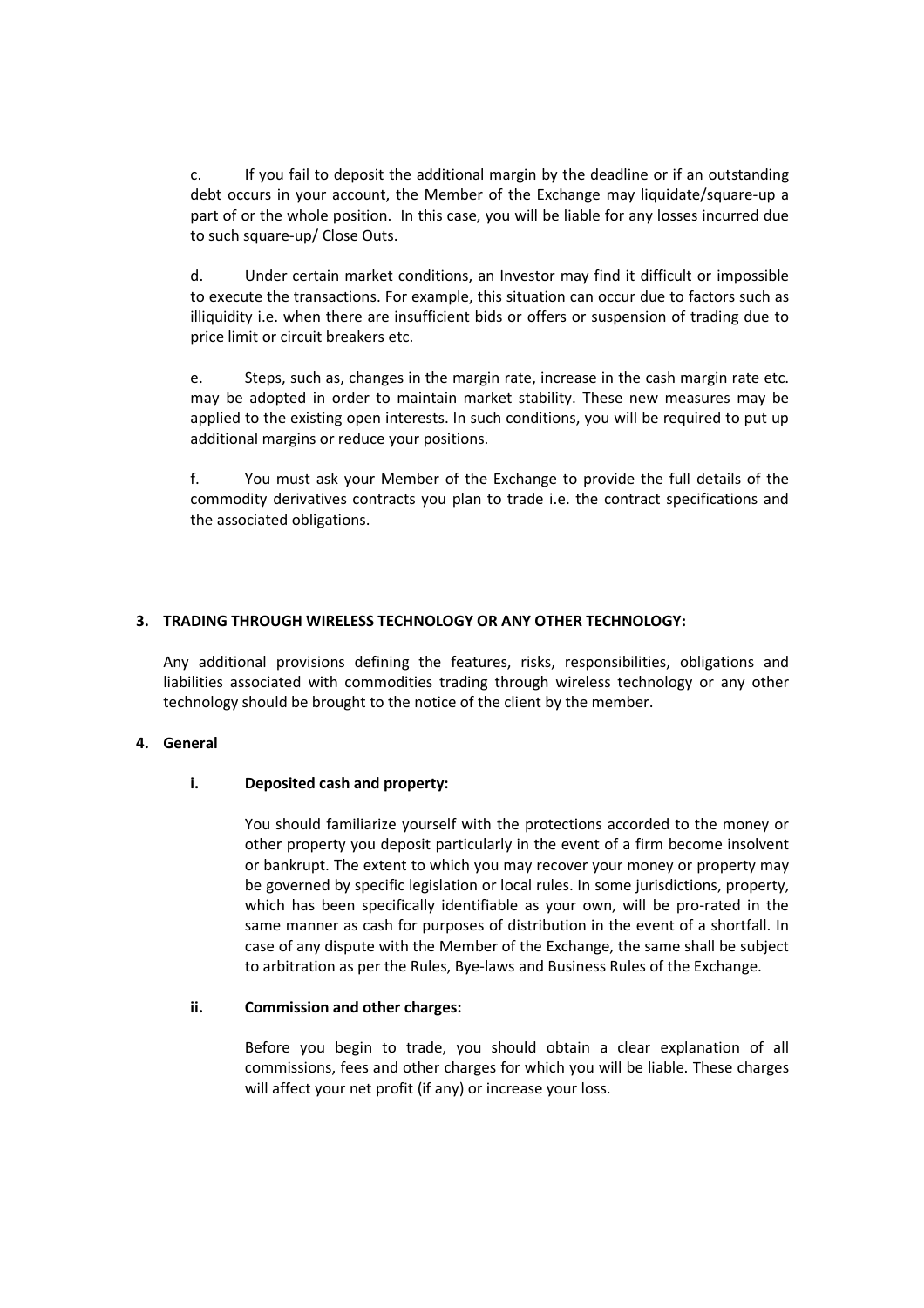- **iii.** For rights and obligations of the Members/Authorised Persons/ clients, please refer to *Annexure 3*
- **iv.** The term 'Constituent' shall mean and include a Client, a Customer or an Investor, who deals with a member for the purpose of trading in the commodity derivatives through the mechanism provided by the Exchange.
- **v.** The term 'member' shall mean and include a Trading Member or a Member/Broker, who has been admitted as such by the Exchange and got a registration certificate from SEBI.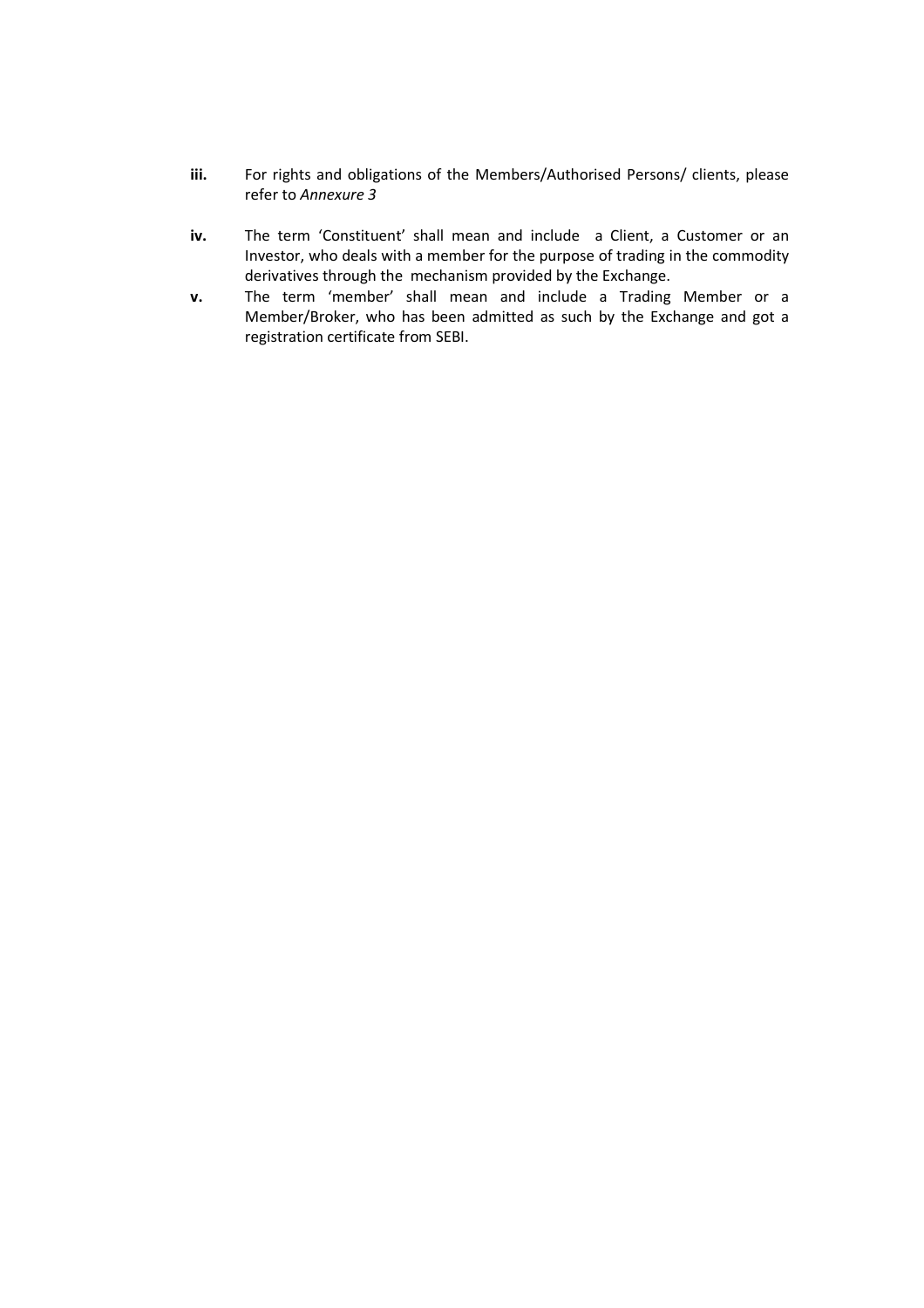# **Annexure - 3 (of KYC Document) RIGHTS AND OBLIGATIONS OF MEMBERS, AUTHORIZED PERSONS AND CLIENTS as** *prescribed by SEBI and Commodity Exchanges*

- 1. The client shall invest/trade in those commodities /contracts/other instruments admitted to dealings on the Exchanges as defined in the Rules, Byelaws and Business Rules/ Regulations of Exchanges/SEBI and circulars/notices issued there under from time to time.
- 2. The Member, Authorized Person and the client shall be bound by all the Rules, Byelaws and Business Rules of the Exchange and circulars/notices issued there under and Rules and Regulations of SEBI and relevant notifications of Government authorities as may be in force from time to time.
- 3. The client shall satisfy himself of the capacity of the Member to deal in commodities and/or deal in derivatives contracts and wishes to execute its orders through the Member and the client shall from time to time continue to satisfy itself of such capability of the Member before executing orders through the Member.
- 4. The Member shall continuously satisfy itself about the genuineness and financial soundness of the client and investment objectives relevant to the services to be provided.
- 5. The Member shall take steps to make the client aware of the precise nature of the Member's liability for business to be conducted, including any limitations, the liability and the capacity in which the Member acts.
- 6. Requirements of professional diligence
	- a. The Member must exercise professional diligence while entering into a financial contract or discharging any obligations under it.
	- b. "professional diligence" means the standard of skill and care that a Member would be reasonably expected to exercise towards a Client, commensurate with
		- i. honest market practice;
		- ii. the principle of good faith;
		- iii. level of knowledge, experience and expertise of the Client;
		- iv. the nature and degree of risk embodied in the financial product\* or financial service being availed by the Client; and
		- v. the extent of dependence of the Client on the Member.

\*Commodity derivative contract

7. The Authorized Person shall provide necessary assistance and co-operate with the Member in all its dealings with the client(s).

#### **CLIENT INFORMATION**

- 8. The client shall furnish all such details in full as are required by the Member in "Account Opening Form" with supporting details, made mandatory by commodity exchanges/SEBI from time to time.
- 9. The client shall familiarize himself with all the mandatory provisions in the Account Opening documents. Any additional clauses or documents specified by the Member shall be non-mandatory; therefore, subject to specific acceptance by the client.
- 10. The client shall immediately notify the Member in writing if there is any change in the information in the 'account opening form' as provided at the time of account opening and thereafter; including the information on winding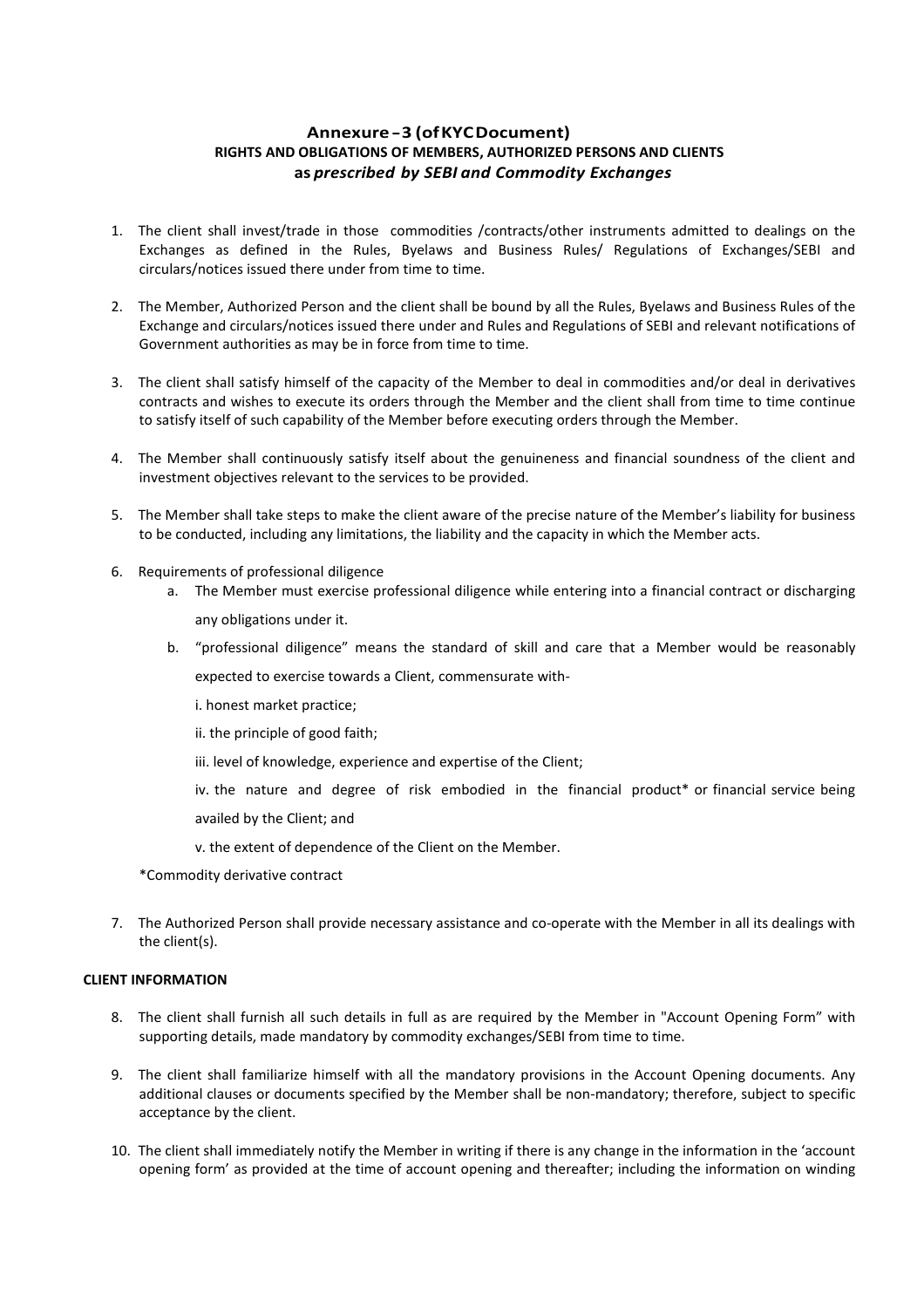up petition/insolvency petition or any litigation which may have material bearing on his capacity. The client shall provide/update the financial information to the Member on a periodic basis.

- 11. A. Protection from unfair terms in financial contracts\*\*
	- a. An unfair term of a non-negotiated contract will be void.
	- b. A term is unfair if it  $$ 
		- i. causes a significant imbalance in the rights and obligations of the parties under the financial contract, to the detriment of the Client; and
		- ii. is not reasonably necessary to protect the legitimate interests of the Member.
	- c. The factors to be taken into account while determining whether a term is unfair, include
		- i. the nature of the financial product or financial service dealt with under the financial contract;
		- ii. the extent of transparency of the term;
- \*\*contracts offered by commodity exchanges
	- iii. the extent to which the term allows a Client to compare it with other financial contracts for similar financial products or financial services; and
	- iv. the financial contract as a whole and the terms of any other contract on which it is dependent.
	- d. A term is transparent if it
		- i. is expressed in reasonably plain language that is likely to be understood by the Client;
		- ii. is legible and presented clearly; and
		- iii. is readily available to the Client affected by the term.
	- e. If a term of a financial contract is determined to be unfair under point 11.A.c, the parties will continue to be bound by the remaining terms of the financial contract to the extent that the financial contract is capable of enforcement without the unfair term.

11.B.

- a. "Non-negotiated contract" means a contract whose terms, other than the terms contained in point 11.C. (given below) are not negotiated between the parties to the financial contract and includes –
	- i. a financial contract in which, relative to the Client, the Member has a substantially greater bargaining power in determining terms of the financial contract; and
	- ii. a standard form contract.
- b. "Standard form contract" means a financial contract that is substantially not negotiable for the Client, except for the terms contained in point 11.C.
- c. Even if some terms of a financial contract are negotiated in form, the financial contract may be regarded as a non-negotiated contract if so indicated by –
	- i. an overall and substantial assessment of the financial contract; and
	- ii. the substantial circumstances surrounding the financial contract
- d. In a claim that a financial contract is a non-negotiated contract, the onus of demonstrating otherwise will be on the Member.

11. C.

- a. The above does not apply to a term of a financial contract if it  $$ 
	- i. defines the subject matter of the financial contract;
	- ii. sets the price that is paid, or payable, for the provision of the financial product or financial service under the financial contract and has been clearly disclosed to the Client; or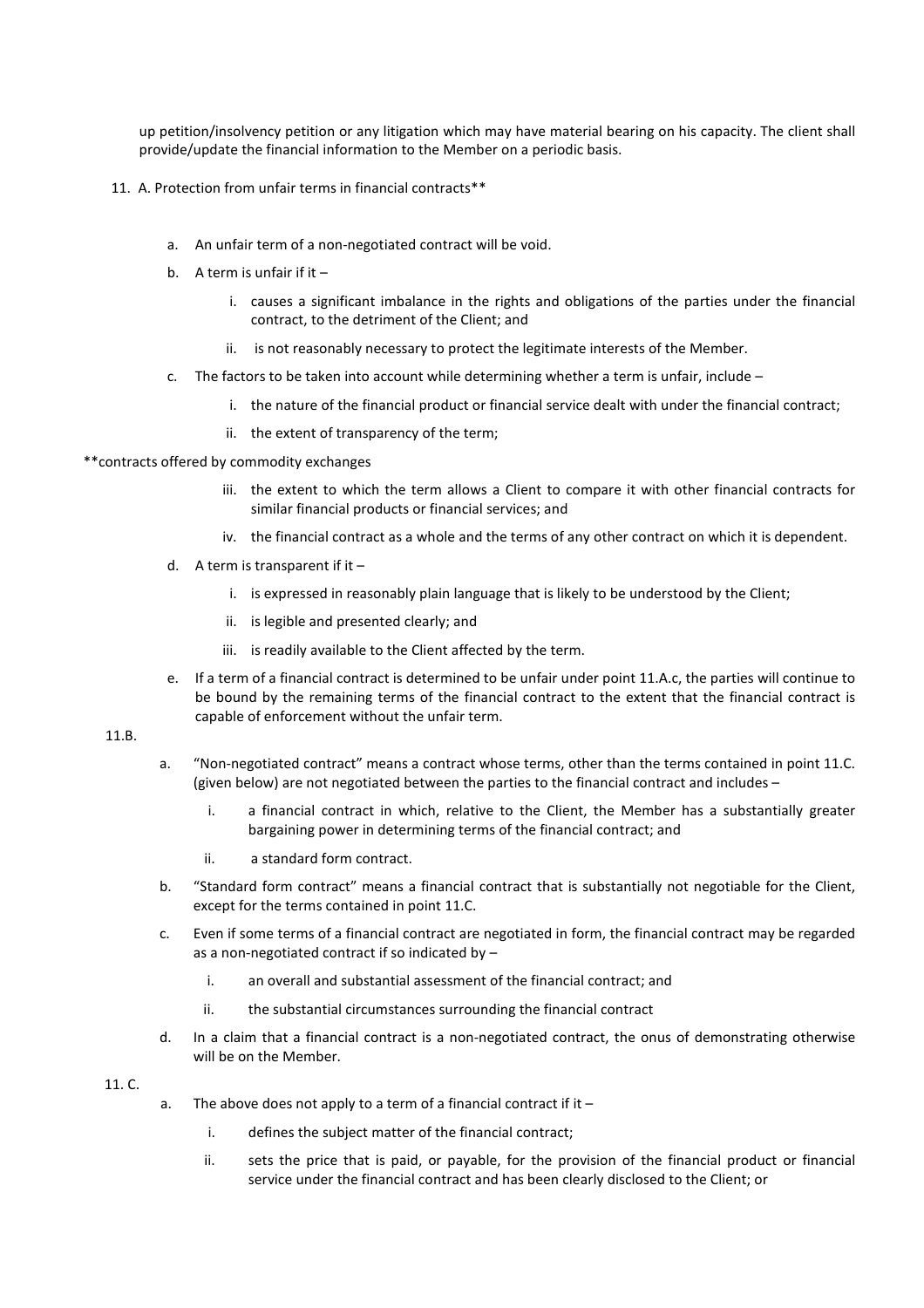- iii. is required, or expressly permitted, under any law or regulations.
- b. The exemption under point 11.C does not apply to a term that deals with the payment of an amount which is contingent on the occurrence or non-occurrence of any particular event.
- 12. The Member and Authorized Person shall maintain all the details of the client as mentioned in the account opening form or any other information pertaining to the client, confidentially and that they shall not disclose the same to any person/authority except as required under any law/regulatory requirements. Provided however that the Member may so disclose information about his client to any person or authority with the express permission of the client.
- 13. A. Protection of personal information and confidentiality
	- a. "Personal information" means any information that relates to a Client or allows a Client's identity to be inferred, directly or indirectly, and includes –
		- i. name and contact information;
		- ii. biometric information, in case of individuals
		- iii. information relating to transactions in, or holdings of, financial products
		- iv. information relating to the use of financial services; or
		- v. such other information as may be specified.

## 13. B.

- a. A Member must
	- i. not collect personal information relating to a Client in excess of what is required for the provision of a financial product or financial service;
	- ii. maintain the confidentiality of personal information relating to Clients and not disclose it to a third party, except in a manner expressly permitted under point 13.B.b.;
	- iii. make best efforts to ensure that any personal information relating to a Client that it holds is accurate, up to date and complete;
	- iv. ensure that Clients can obtain reasonable access to their personal information, subject to any exceptions that the Regulator may specify; and
	- v. allow Clients an effective opportunity to seek modifications to their personal information to ensure that the personal information held by the Member is accurate, up to date and complete.
- b. A Member may disclose personal information relating to a Client to a third party only if
	- i. it has obtained prior written informed consent of the Client for the disclosure, after giving the Client an effective opportunity to refuse consent;
	- ii. the Client has directed the disclosure to be made;
	- iii. the Regulator has approved or ordered the disclosure, and unless prohibited by the relevant law or regulations, the Client is given an opportunity to represent under such law or regulations against such disclosure;
	- iv. the disclosure is required under any law or regulations, and unless prohibited by such law or regulations, the Client is given an opportunity to represent under such law or regulations against such disclosure;
	- v. the disclosure is directly related to the provision of a financial product or financial service to the Client, if the Member –
		- 1. informs the Client in advance that the personal information may be shared with a third party; and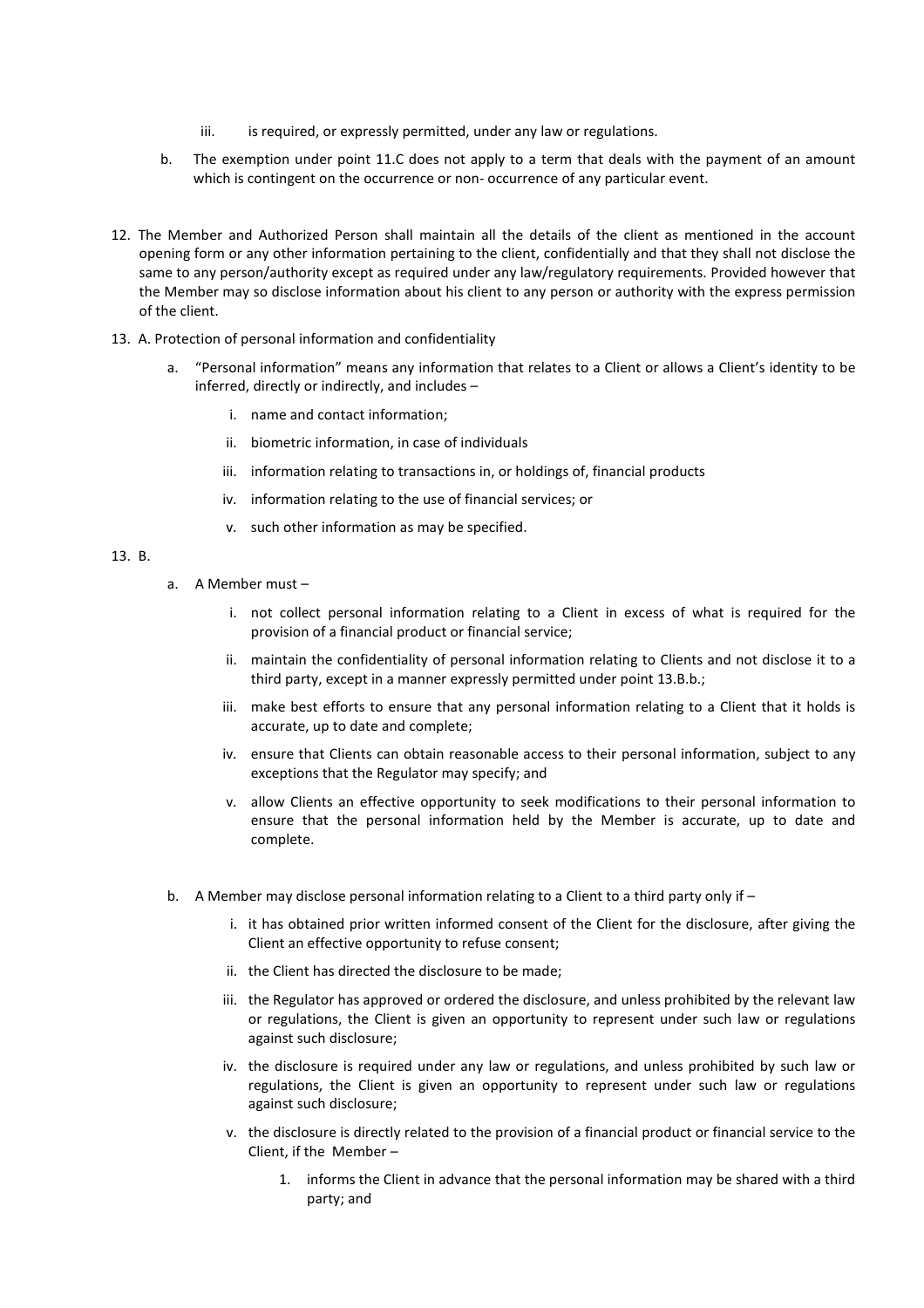- 2. makes arrangements to ensure that the third party maintains the confidentiality of the personal information in the same manner as required under this Part; or
- vi. the disclosure is made to protect against or prevent actual or potential fraud, unauthorised transactions or claims, if the Member arranges with the third party to maintain the confidentiality of the personal information in the manner required under this Part.-
- c. "Third party" means any person other than the concerned Member, including a person belonging to the same group as the Member.
- 14. A. Requirement of fair disclosure both initially and on continuing basis
	- a. Member must ensure fair disclosure of information that is likely to be required by a Client to make an informed transactional decision.
	- b. In order to constitute fair disclosure, the information must be provided
		- i. sufficiently before the Client enters into a financial contract, so as to allow the Client reasonable time to understand the information;
		- ii. in writing and in a manner that is likely to be understood by a Client belonging to a particular category; and
		- iii. in a manner that enables the Client to make reasonable comparison of the financial product or financial service with other similar financial products or financial services.
	- c. The types of information that must be disclosed to a Client in relation to a financial product or financial service, which may include information regarding –
		- i. main characteristics of the financial product or financial service, including its features, benefits and risks to the Client;
		- ii. consideration to be paid for the financial product or financial service or the manner in which the consideration is calculated;
		- iii. existence, exclusion or effect of any term in the financial product or financial contract;
		- iv. nature, attributes and rights of the Member, including its identity, regulatory status and affiliations;
		- v. contact details of the Member and the methods of communication to be used between the Member and the Client;
		- vi. rights of the Client to rescind a financial contract within a specified period; or
		- vii. rights of the Client under any law or regulations.

### 14. B.

- a. Member must provide a Client that is availing a financial product or financial service provided by it, with the following continuing disclosures –
	- i. any material change to the information that was required to be disclosed under point 14.A at the time when the Client initially availed the financial product or financial service;
	- ii. information relating to the status or performance of a financial product held by the Client, as may be required to assess the rights or interests in the financial product or financial service; and
	- iii. any other information that may be specified.
- b. A continuing disclosure must be made
	- i. within a reasonable time-period from the occurrence of any material change or at reasonable periodic intervals, as applicable; and
	- ii. in writing and in a manner that is likely to be understood by a Client belonging to that category.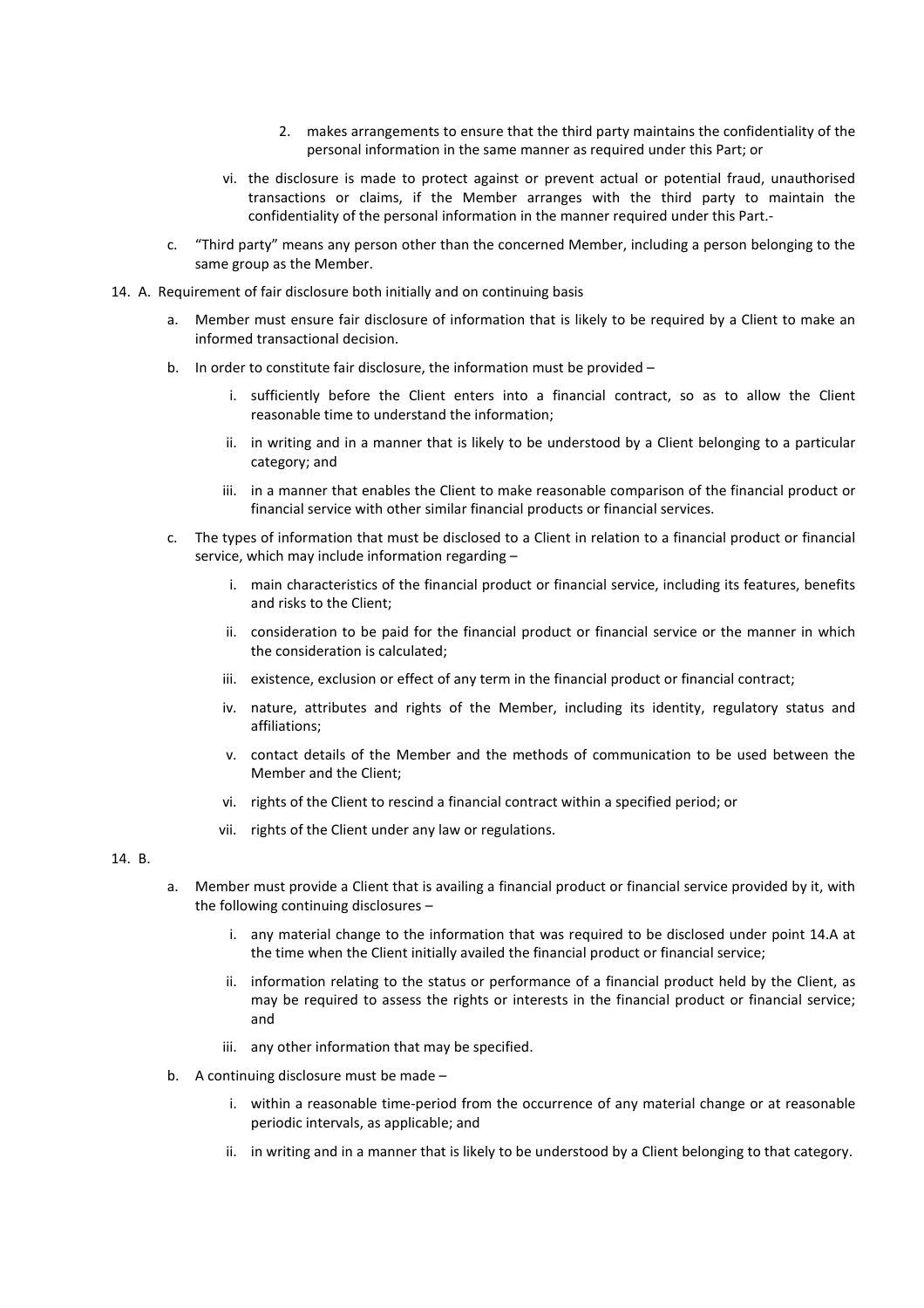#### **MARGINS**

- 15. The client shall pay applicable initial margins, withholding margins, special margins or such other margins as are considered necessary by the Member or the Exchange or as may be directed by SEBI from time to time as applicable to the segment(s) in which the client trades. The Member is permitted in its sole and absolute discretion to collect additional margins (even though not required by the Exchange or SEBI) and the client shall be obliged to pay such margins within the stipulated time.
- 16. The client understands that payment of margins by the client does not necessarily imply complete satisfaction of all dues. In spite of consistently having paid margins, the client may, on the settlement of its trade, be obliged to pay (or entitled to receive) such further sums as the contract may dictate/require.

#### **TRANSACTIONS AND SETTLEMENTS**

- 17. The client shall give any order for buy or sell of commodities derivatives contract in writing or in such form or manner, as may be mutually agreed between the client and the Member however ensuring the regulatory requirements in this regard are complied with. TheMember shall ensure to place orders and execute the trades of the client, only in the Unique Client Code assigned to that client.
- 18. The Member shall inform the client and keep him apprised about trading/settlement cycles, delivery/payment schedules, any changes therein from time to time, and it shall be the responsibility in turn of the client to comply with such schedules/procedures of the relevant commodity exchange where the trade is executed.
- 19. The Member shall ensure that the money deposited by the client shall be kept in a separate account, distinct from his/its own account or account of any other client and shall not be used by the Member for himself/itself or for any other client or for any purpose other than the purposes mentioned in Rules, circulars, notices, guidelines of SEBI and/or Rules, Business Rules, Bye-laws, circulars and notices of Exchange.
- 20. Where the Exchange(s) cancels trade(s) suo moto all such trades including the trade/s done on behalf of the client shall ipso facto stand cancelled, Member shall be entitled to cancel the respective contract(s) with client(s).
- 21. The transactions executed on the Exchange are subject to Rules, Byelaws and Business Rules and circulars/notices issued thereunder of the Exchanges where the trade is executed and all parties to such trade shall have submitted to the jurisdiction of such court as may be specified by the Byelaws and Business Rules of the Exchanges where the trade is executed for the purpose of giving effect to the provisions of the Rules, Byelaws and Business Rules of the Exchanges and the circulars/notices issued thereunder.

#### **BROKERAGE**

22. The Client shall pay to the Member brokerage and statutory levies as are prevailing from time to time and as they apply to the Client's account, transactions and to the services that Member renders to the Client. The Member shall not charge brokerage more than the maximum brokerage permissible as per the Rules, Business Rules and Bye-laws of the relevant commodity exchanges and/or Rules of SEBI.

#### **LIQUIDATION AND CLOSE OUT OF POSITION**

23. Without prejudice to the Member's other rights (including the right to refer a matter to arbitration), the client understands that the Member shall be entitled to liquidate/close out all or any of the client's positions for nonpayment of margins or other amounts, outstanding debts, etc. and adjust the proceeds of such liquidation/close out, if any, against the client's liabilities/obligations. Any and all losses and financial charges on account of such liquidation/closing-out shall be charged to and borne by the client.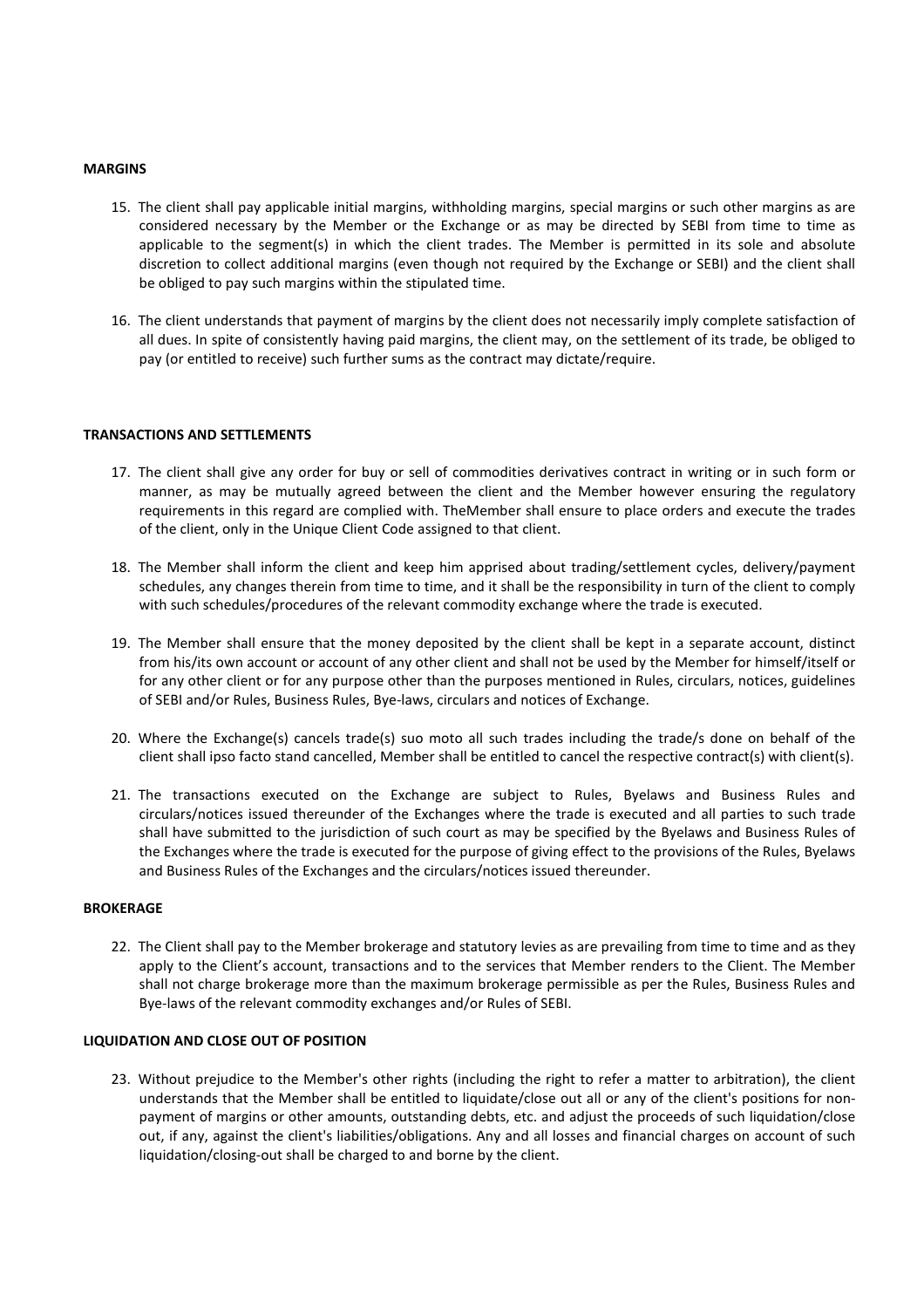24. In the event of death or insolvency of the client or his/its otherwise becoming incapable of receiving and paying for or delivering or transferring commodities which the client has ordered to be bought or sold, Member may close out the transaction of the client and claim losses, if any, against the estate of the client. The client or his nominees, successors, heirs and assignee shall be entitled to any surplus which may result there from. The client shall note that transfer of funds/commodities in favor of a Nominee shall be valid discharge by the Member against the legal heir.

#### **DISPUTE RESOLUTION**

- 25. The Member shall co-operate in redressing grievances of the client in respect of all transactions routed through it.
- 26. The client and the Member shall refer any claims and/or disputes with respect to deposits, margin money, etc., to arbitration as per the Rules, Byelaws and Business Rules of the Exchanges where the trade is executed and circulars/notices issued thereunder as may be in force from time to time.
- 27. The client/Member understands that the instructions issued by an authorized representative for dispute resolution, if any, of the client/Member shall be binding on the client/Member in accordance with the letter authorizing the said representative to deal on behalf of the said client/Member.
- 28. Requirement for each Member to have an effective grievance redress mechanism which is accessible to all its Clients
	- a. A Member must have in place an effective mechanism to receive and redress complaints from its Clients in relation to financial products or financial services provided by it, or on its behalf, in a prompt and fair manner.
	- b. A Member must inform a Client, at the commencement of relationship with the Client and at such other time when the information is likely to be required by the Client, of –
		- i. the Client's right to seek redress for any complaints; and
		- ii. the processes followed by the Member to receive and redress complaints from its Clients.
- 29. A. Suitability of advice for the Client

Right to receive advice that is suitable taking into account the relevant personal circumstances of the Client, such as the Clients financial circumstances and needs. This obligation would apply to persons who render advice to Clients and the regulator may specify categories of financial products and service that necessarily require such advice to be given.

- a. A Member must
	- i. make all efforts to obtain correct and adequate information about the relevant personal circumstances of a Client; and
	- ii. ensure that the advice given is suitable for the Client after due consideration of the relevant personal circumstances of the Client.
- b. If it is reasonably apparent to the Member that the available information regarding the relevant personal circumstances of a Client is incomplete or inaccurate, the Member must warn the Client of the consequences of proceeding on the basis of incomplete or inaccurate information.
- c. If a Client intends to avail of a financial product or financial service that the Member determines unsuitable for the Client, the Member –
	- i. must clearly communicate its advice to the Client in writing and in a manner that is likely to be understood by the Client; and
	- ii. may provide the financial product or financial service requested by the Client only after complying with point 29.A.a and obtaining a written acknowledgement from the Client.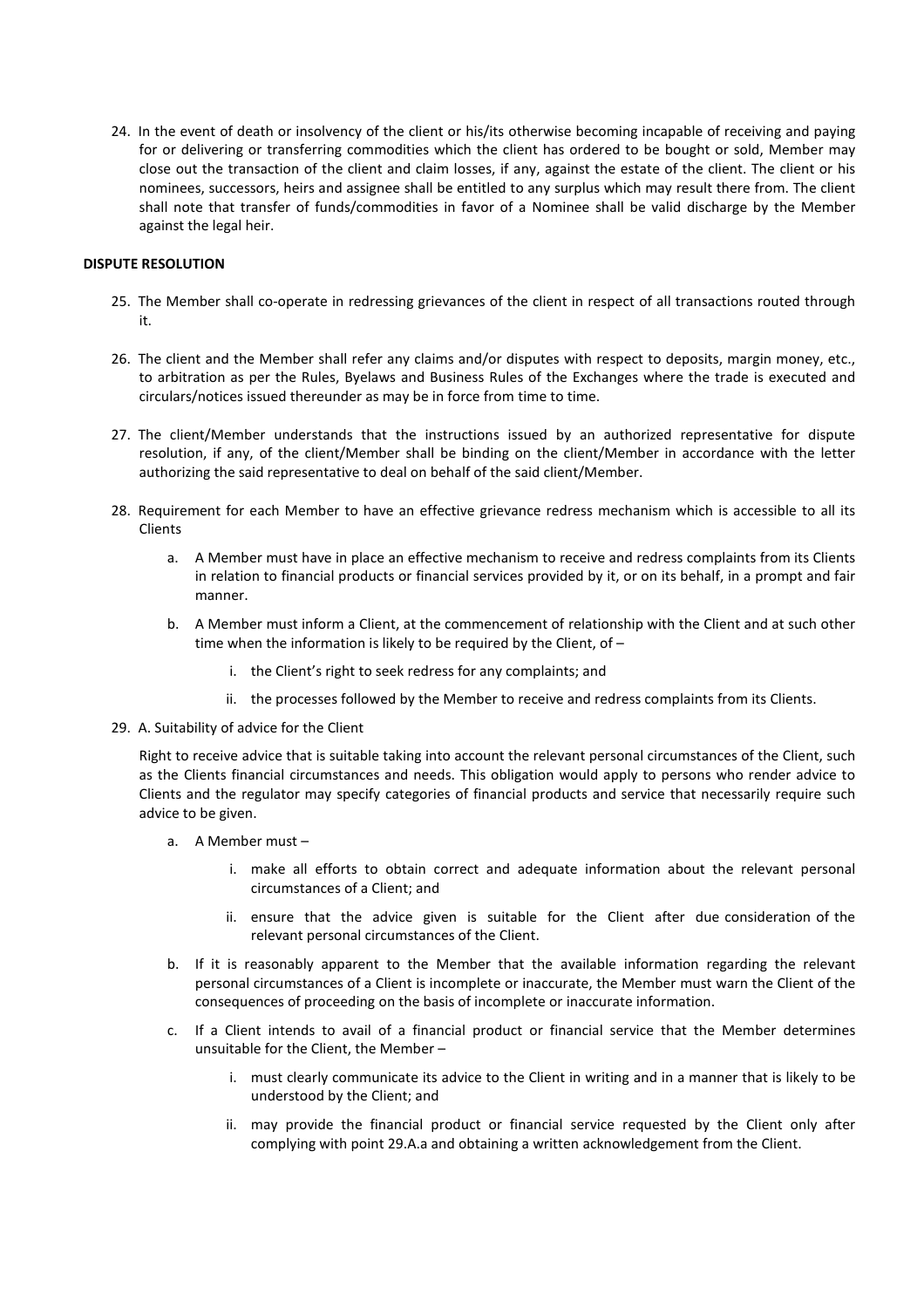#### 30. Dealing with conflict of interest

In case of any conflict between the interests of a Client and that of the Member, preference much be given to the Client interests.

- a. A member must
	- i. provide a Client with information regarding any conflict of interests, including any conflicted remuneration that the Member has received or expects to receive for making the advice to the Client; and
	- ii. give priority to the interests of the Client if the Member knows, or reasonably ought to know, of a conflict between –
		- 1. its own interests and the interests of the Client; or
		- 2. the interests of the concerned Member and interests of the Client, in cases where the Member is a financial representative.
- b. The information under point 16a.i. must be given to the Client in writing and in a manner that is likely to be understood by the Client and a written acknowledgement of the receipt of the information should be obtained from the Client.
- c. In this section, "conflicted remuneration" means any benefit, whether monetary or non-monetary, derived by a Member from persons other than Clients that could, under the circumstances, reasonably be expected to influence the advice given by the Member to a Client.

#### **TERMINATION OF RELATIONSHIP**

- 31. This relationship between the Member and the client shall be terminated; if the Member for any reason ceases to be a member of the commodity exchange including cessation of membership by reason of the Member's default, death, resignation or expulsion or if the certificate is cancelled by the Exchange.
- 32. The Member, Authorized Person and the client shall be entitled to terminate the relationship between them without giving any reasons to the other party, after giving notice in writing of not less than one month to the other parties. Notwithstanding any such termination, all rights, liabilities and obligations of the parties arising out of or in respect of transactions entered into prior to the termination of this relationship shall continue to subsist and vest in/be binding on the respective parties or his/its respective heirs, executors, administrators, legal representatives or successors, as the case may be.
- 33. In the event of demise/insolvency of the Authorized Person or the cancellation of his/its registration with the Board or/withdrawal of recognition of the Authorized Person by the commodity exchange and/or termination of the agreement with the Authorized Person by the Member, for any reason whatsoever, the client shall be informed of such termination and the client shall be deemed to be the direct client of the Member and all clauses in the 'Rights and Obligations' document(s) governing the Member, Authorized Person and client shall continue to be in force as it is, unless the client intimates to the Member his/its intention to terminate their relationship by giving a notice in writing of not less than one month.

#### **ADDITIONAL RIGHTS AND OBLIGATIONS**

- 34. The Member and client shall reconcile and settle their accounts from time to time as per the Rules, Business Rules, Bye Laws, Circulars, Notices and Guidelines issued by SEBI and the relevant Exchanges where the trade is executed.
- 35. The Member shall issue a contract note to his clientsfor trades executed in such format as may be prescribed by the Exchange from time to time containing records of all transactions including details of order number, trade number, trade time, trade price, trade quantity, details of the derivatives contract, client code, brokerage, all charges levied etc. and with all other relevant details as required therein to be filled in and issued in such manner and within such time as prescribed by the Exchange. The Member shall send contract notes to the investors within 24 hours of the execution of the trades in hard copy and/or in electronic form using digital signature.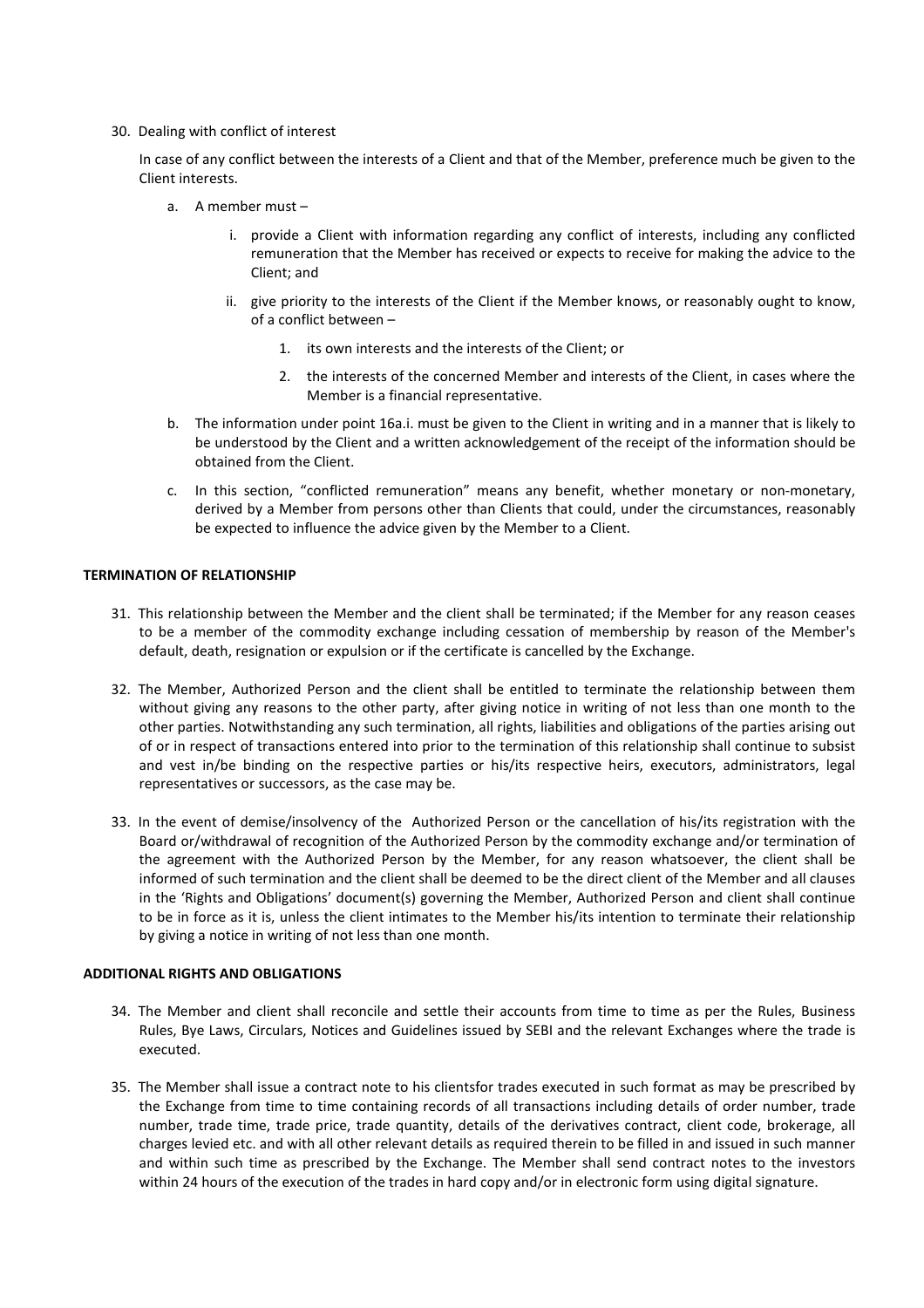- 36. The Member shall make pay out of funds or delivery of commodities as per the Exchange Rules, Bye-Laws, Business Rules and Circulars, as the case may be, to the Client on receipt of the payout from the relevant Exchange where the trade is executed unless otherwise specified by the client and subject to such terms and conditions as may be prescribed by the relevant Exchange from time to time where the trade is executed.
- 37. The Member shall send a complete `Statement of Accounts' for both funds and commodities in respect of each of its clients in such periodicity and format within such time, as may be prescribed by the relevant Exchange, from time to time, where the trade is executed. The Statement shall also state that the client shall report errors, if any, in the Statement within such time as may be prescribed by the relevant Exchange from time to time where the trade was executed, from the receipt thereof to the Stock broker.
- 38. The Member shall send margin statements to the clients on daily basis. Margin statement should include, interalia, details of collateral deposited, collateral utilized and collateral status (available balance/due from client) with break up in terms of cash, Fixed Deposit Receipts (FDRs), Bank Guarantee, warehouse receipts, securities etc.
- 39. The Client shall ensure that it has the required legal capacity to, and is authorized to, enter into the relationship with Member and is capable of performing his obligations and undertakings hereunder. All actions required to be taken to ensure compliance of all the transactions, which the Client may enter into shall be completed by the Client prior to such transaction being entered into.
- 40. In case, where a member surrenders his/ her/ its membership, Member gives a public notice inviting claims, if any, from investors. In case of a claim relating to transactions executed on the trading system of the Exchange, ensure that client lodge a claim with the Exchange within the stipulated period and with the supporting documents.
- 41. A. Protection from unfair conduct which includes misleading conduct & abusive conduct
	- a. Unfair conduct in relation to financial products or financial services is prohibited.
	- b. "Unfair conduct" means an act or omission by a Member or its financial representative that significantly impairs, or is likely to significantly impair, the ability of a Client to make an informed transactional decision and includes –
		- i. misleading conduct under point 41.B
		- ii. abusive conduct under point 41.C
		- iii. such other conduct as may be specified.

#### 41. B.

- a. Conduct of a Member or its financial representative in relation to a determinative factor is misleading if it is likely to cause the Client to take a transactional decision that the Client would not have taken otherwise, and the conduct involves –
	- i. providing the Client with inaccurate information or information that the Member or financial representative does not believe to be true; or
	- ii. providing accurate information to the Client in a manner that is deceptive.
- b. In determining whether a conduct is misleading under point 41.B.a, the following factors must be considered to be "determinative factors" –
	- i. the main characteristics of a financial product or financial service, including its features, benefits and risks to the Client;
	- ii. the Client's need for a particular financial product or financial service or its suitability for the Client;
	- iii. the consideration to be paid for the financial product or financial service or the manner in which the consideration is calculated;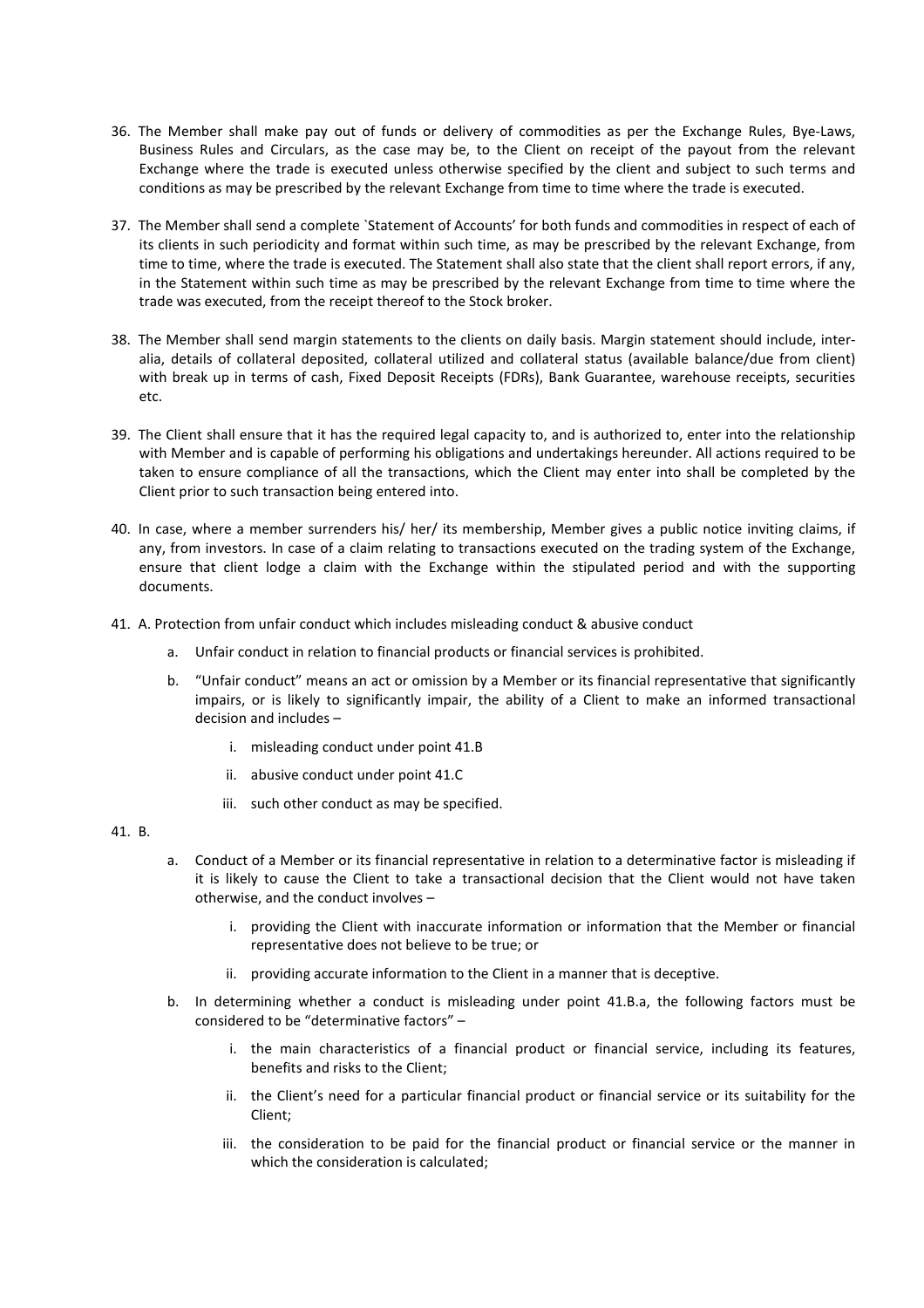- iv. the existence, exclusion or effect of any term in a financial contract, which is material term in the context of that financial contract;
- v. the nature, attributes and rights of the Member, including its identity, regulatory status and affiliations; and
- vi. the rights of the Client under any law or regulations.

#### 41. C.

- a. A conduct of a Member or its financial representative in relation to a financial product or financial service is abusive if it –
	- i. involves the use of coercion or undue influence; and
	- ii. causes or is likely to cause the Client to take a transactional decision that the Client would not have taken otherwise.
- b. In determining whether a conduct uses coercion or undue influence, the following must be considered
	- i. the timing, location, nature or persistence of the conduct;
	- ii. the use of threatening or abusive language or behavior;
	- iii. the exploitation of any particular misfortune or circumstance of the Client, of which the Member is aware, to influence the Client's decision with regard to a financial product or financial service;
	- iv. any non-contractual barriers imposed by the Member where the Client wishes to exercise rights under a financial contract, including –
	- v. the right to terminate the financial contract;
	- vi. the right to switch to another financial product or another Member and
	- vii. a threat to take any action, depending on the circumstances in which the threat is made.

#### **ELECTRONIC CONTRACT NOTES (ECN)**

- 42. In case, client opts to receive the contract note in electronic form, he shall provide an appropriate e-mail id (created by the client) to the Member(Kindly refer Appendix A of Annexure 3). Member shall ensure that all the rules/Business Rule/Bye-Laws/ circulars issued from time to time in this regard are complied with. The client shall communicate to the Member any change in the email-id through a physical letter. If the client has opted for internet trading, the request for change of email id may be made through the secured access by way of client specific user id and password.
- 43. The Member shall ensure that all ECNs sent through the e-mail shall be digitally signed, encrypted, nontamperable and in compliance with the provisions of the IT Act, 2000. In case, ECN is sent through e-mail as an attachment, the attached file shall also be secured with the digital signature, encrypted and non-tamperable.
- 44. The client shall note that non-receipt of bounced mail notification by the Member shall amount to delivery of the contract note at the e-mail ID of the client.
- 45. The Member shall retain ECN and acknowledgement of the e-mail in a soft and non-tamperable form in the manner prescribed by the exchange in compliance with the provisions of the IT Act, 2000 and as per the extant rules/circulars/guidelines issued by SEBI/Commodity exchanges from time to time. The proof of delivery i.e., log report generated by the system at the time of sending the contract notes shall be maintained by the Member for the specified period under the extant rules/circulars/guidelines issued by SEBI/Commodity exchanges. The log report shall provide the details of the contract notes that are not delivered to the client/e-mails rejected or bounced back. The Member shall take all possible steps to ensure receipt of notification of bounced mails by him at all times within the stipulated time periodunder the extant rules/circulars/guidelines issued by SEBI/Commodity exchanges.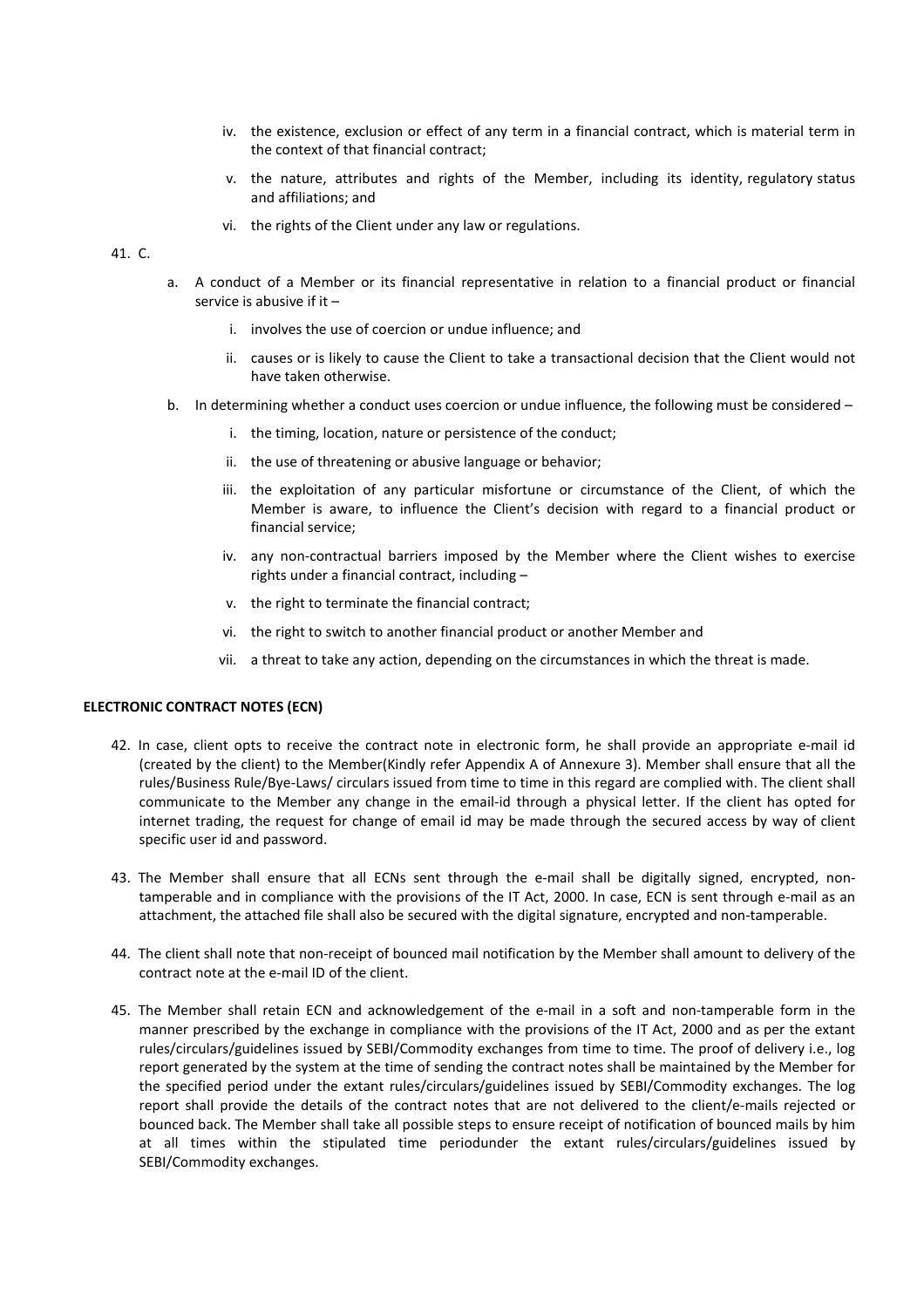- 46. The Member shall continue to send contract notes in the physical mode to such clients who do not opt to receive the contract notes in the electronic form. Wherever the ECNs have not been delivered to the client or has been rejected (bouncing of mails) by the e-mail ID of the client, the Member shall send a physical contract note to the client within the stipulated time under the extant Regulations/ Rules, Bye-Laws, Business Rules and Circulars of SEBI/commodity exchanges and maintain the proof of dispatch and delivery of such physical contract notes.
- 47. In addition to the e-mail communication of the ECNs to the client, the Member shall simultaneously publish the ECN on his designated web-site, if any, in a secured way and enable relevant access to the clients and for this purpose, shall allot a unique user name and password to the client, with an option to the client to save the contract note electronically and/or take a print out of the same.
- 48. The Electronic Contract Note (ECN) declaration form obtained from the Client who opts to receive thecontract note in electronic form. This declaration will remain valid till it is revoked by the client.

#### **LAW AND JURISDICTION**

- 49. In addition to the specific rights set out in this document, the Member, Authorised Person and the client shall be entitled to exercise any other rights which the Member or the client may have under the Rules, Bye-laws and Business Rules of the Exchanges in which the client chooses to trade and circulars/notices issued thereunder or Rules of SEBI.
- 50. The provisions of this document shall always be subject to Government notifications, any rules, guidelines and circulars/notices issued by SEBI and Circulars, Rules, Business Rules and Bye laws of the relevant commodity exchanges, where the trade is executed, that may be in force from time to time.
- 51. The Member and the client shall abide by any award passed by the Arbitrator(s) under the Arbitration and Conciliation Act, 1996. However, there is also a provision of appeal, if either party is not satisfied with the arbitration award.
- 52. Words and expressions which are used in this document but which are not defined herein shall, unless the context otherwise requires, have the same meaning as assigned thereto in the Rules, Byelaws and Regulations/Business Rules and circulars/notices issued thereunder of the Exchanges/SEBI.
- 53. All additional voluntary/non-mandatory clauses/document added by the Member should not be in contravention with Rules/ Business Rules/Notices/Circulars of Exchanges/SEBI. Any changes in such voluntary clauses/document(s) need to be preceded by a notice of 15 days. Any changes in the rights and obligations which are specified by Exchanges/SEBI shall also be brought to the notice of the clients.
- 54. If the rights and obligations of the parties hereto are altered by virtue of change in Rules of SEBI or Bye-laws, Rules and Business Rules of the relevant commodity exchanges where the trade is executed, such changes shall be deemed to have been incorporated herein in modification of the rights and obligations of the parties mentioned in this document.
- 55. Members are required to send account statement to their clients every month.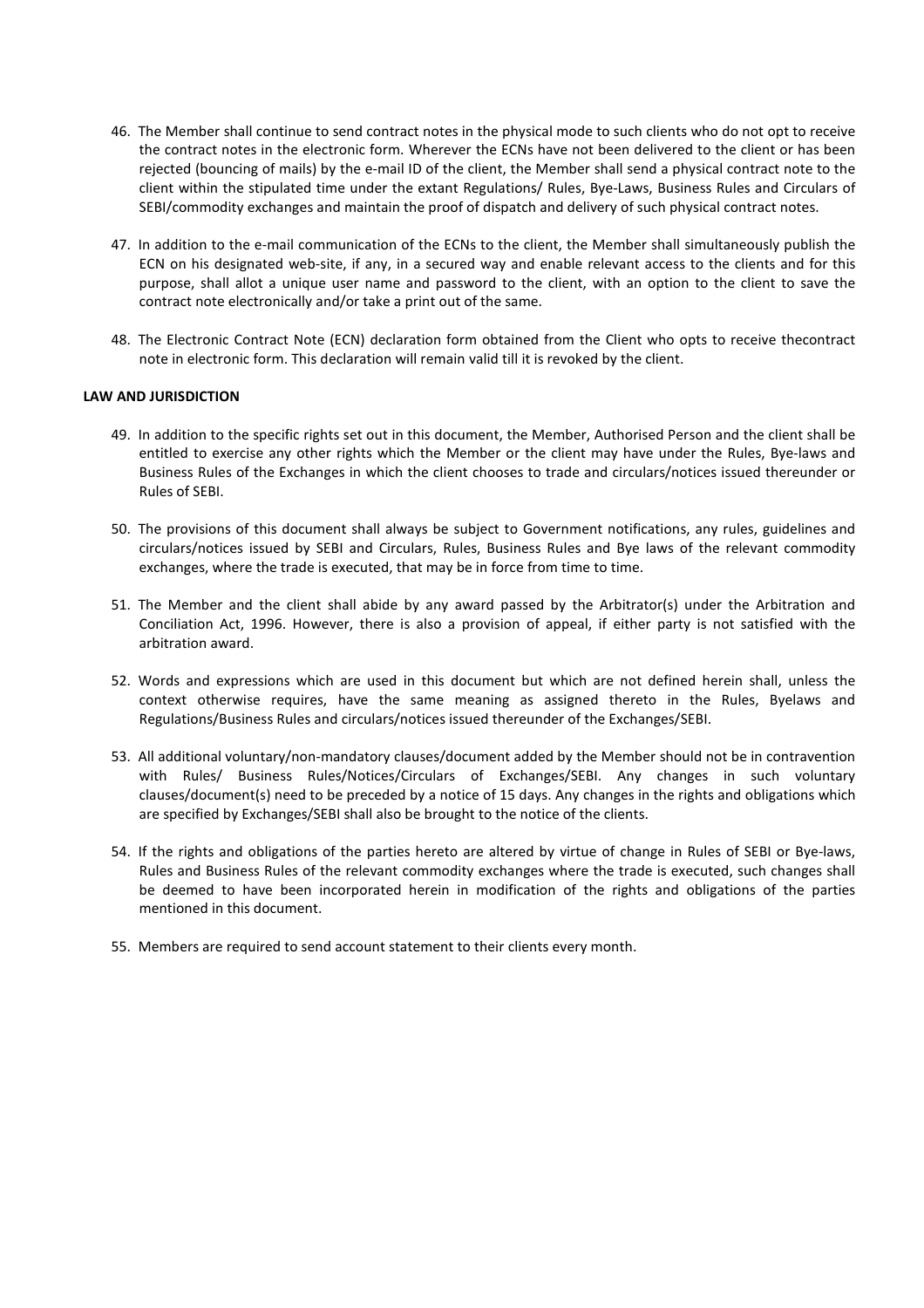## **Annexure-4**

# **GUIDANCE NOTE - DO's AND DON'Ts FOR THE CLIENTS**

## **Do's**

- 1. Trade only through Registered Members of the Exchange. Check from the Exchange website at following link https://www.mcxindia.com/membership/notice-board/Member-AP -Details to see whether the Member is registered with the Exchange.
- 2. Insist on filling up a standard 'Know Your Client (KYC)' form before you commence trading
- 3. Insist on getting a Unique Client Code (UCC) and ensure all your trades are done under the said UCC.
- 4. Insist on reading and signing a standard 'Risk Disclosure Agreement'.
- 5. Obtain a copy of your KYC and/ or other documents executed by you with the Member, from the Member.
- 6. Cross check the genuineness of trades carried out at the Exchange through the trade verification facility available on the Exchange website at the following link https://www.mcxindia.com/en/login .The trades can be verified online where trade information is available up to 5 working days from the trade date.
- 7. Insist on a duly signed Contract Note in specified format for every executed trade within 24 hours of trade, highlighting the details of the trade along with your UCC.
- 8. Ensure that the Contract Note contains all the relevant information such as Member Registration Number, Order No., Order Date, Order time, Trade No., Trade rate, Quantity, Arbitration Clause, etc.
- 9. Obtain receipt for collaterals deposited with the Member towards margins.
- 10. Go through the Rules, Bye-laws, Regulations, Circulars, Directives, Notifications of the Exchange as well as of the Regulators, Government and other authorities to know your rights and duties vis-à-vis those of the Member.
- 11. Ask all relevant questions and clear your doubts with your Member before transacting.
- 12. Insist on receiving the bills for every settlement.
- 13. Insist on Monthly statements of your ledger account and report any discrepancies in the statement to your Member within 7 working days. In case of unsatisfactory response report the discrepancy to the Exchange within 15 working days from the date of cause of action.
- 14. Scrutinize minutely both the transaction & holding statements that you receive from your Depository Participant.
- 15. Keep Delivery Instruction Slips (DIS) book issued by DPs in safe possession.
- 16. Ensure that the DIS numbers are preprinted and your account number (UCC) is mentioned in the DIS book.
- 17. Freeze your Demat account in case of your absence for longer duration or in case of not using the account frequently.
- 18. Pay required margins in time and only by Cheque and ask for receipt thereof from the Member.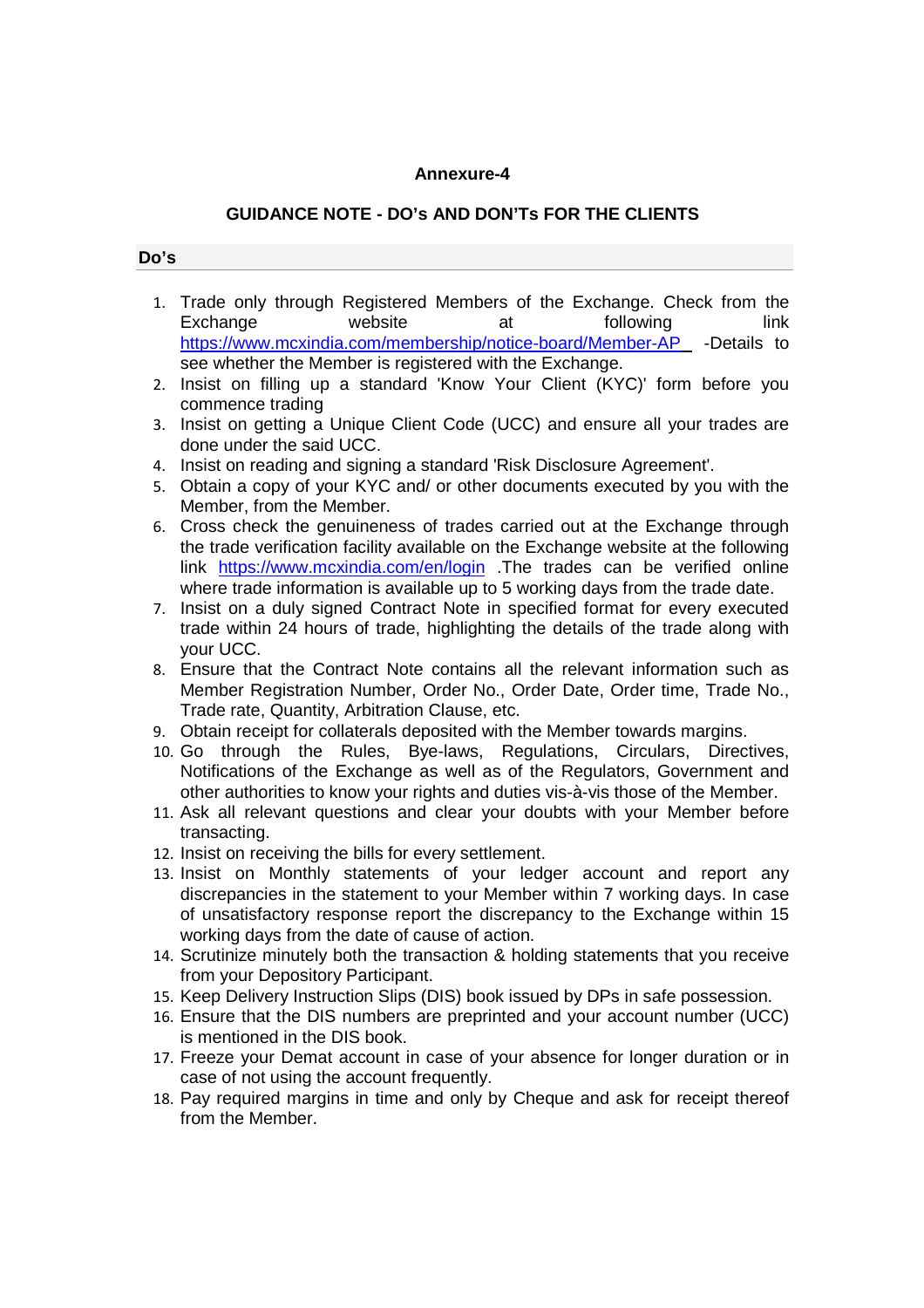- 19. Deliver the commodities in case of sale or pay the money in case of purchase within the time prescribed.
- 20. Understand and comply with accounting standards for derivatives.
- 21. Ensure to read, understand and then sign the voluntary clauses, if any, agreed between you and the Member. Note that the clauses as agreed between you and the Member cannot be changed without your consent.
- 22. Get a clear idea about all brokerage, commissions, fees and other charges levied by the Member on you for trading and the relevant provisions/ guidelines specified by SEBI/Commodity exchanges.
- 23. Make the payments by account payee cheque in favour of the Member. Ensure that you have a documentary proof of your payment/deposit of commodities with the Member, stating date, commodity, quantity, towards which bank/ demat account such money or commodities (in the form of warehouse receipts) deposited and from which bank/ demat account.
- 24. The payout of funds or delivery of commodities (as the case may be) shall not be made to you within one working day from the receipt of payout from the Exchange, in case you have given specific authorization for maintaining running account to the member. Thus, in this regard, the running account authorization provided by you to the Member shall be subject to the following conditions:
	- a) Such authorization from you shall be dated, signed by you only and contains the clause that you may revoke the same at any time.
	- b) You need to bring any dispute arising from the statement of account to the notice of the Member in writing preferably within 7 (seven) working days from the date of receipt of funds/commodities or statement, as the case may be. In case of dispute, refer the matter in writing to the Investors Grievance Cell of the relevant Commodity exchanges without delay.
	- c) In case you have not opted for maintaining running account and pay-out is not received on the next working day of the receipt of payout from the exchanges, please refer the matter to the Member. In case there is dispute, ensure that you lodge a complaint in writing immediately with the Investors Grievance Cell of the relevant Commodity exchange.
	- d) Please register your mobile number and email id with the Member, to receive trade confirmation alerts/ details of the transactions through SMS or email, by the end of the trading day, from the commodity exchanges.
- 25. You should familiarize yourself with the protection accorded to the money or other property you may deposit with your member, particularly in the event of a default in the commodity derivatives or the member becomes insolvent or bankrupt.
- 26. Please ensure that you have a documentary proof of having made the deposit of such money or property with the member, stating towards which account such money or property deposited.
- 27. In case your problem/grievance/issue is not being sorted out by concerned Member/Authorised Person then you may take up the matter with the concerned Commodity Exchange. If you are not satisfied with the resolution of your complaint then you can escalate the matter to SEBI.